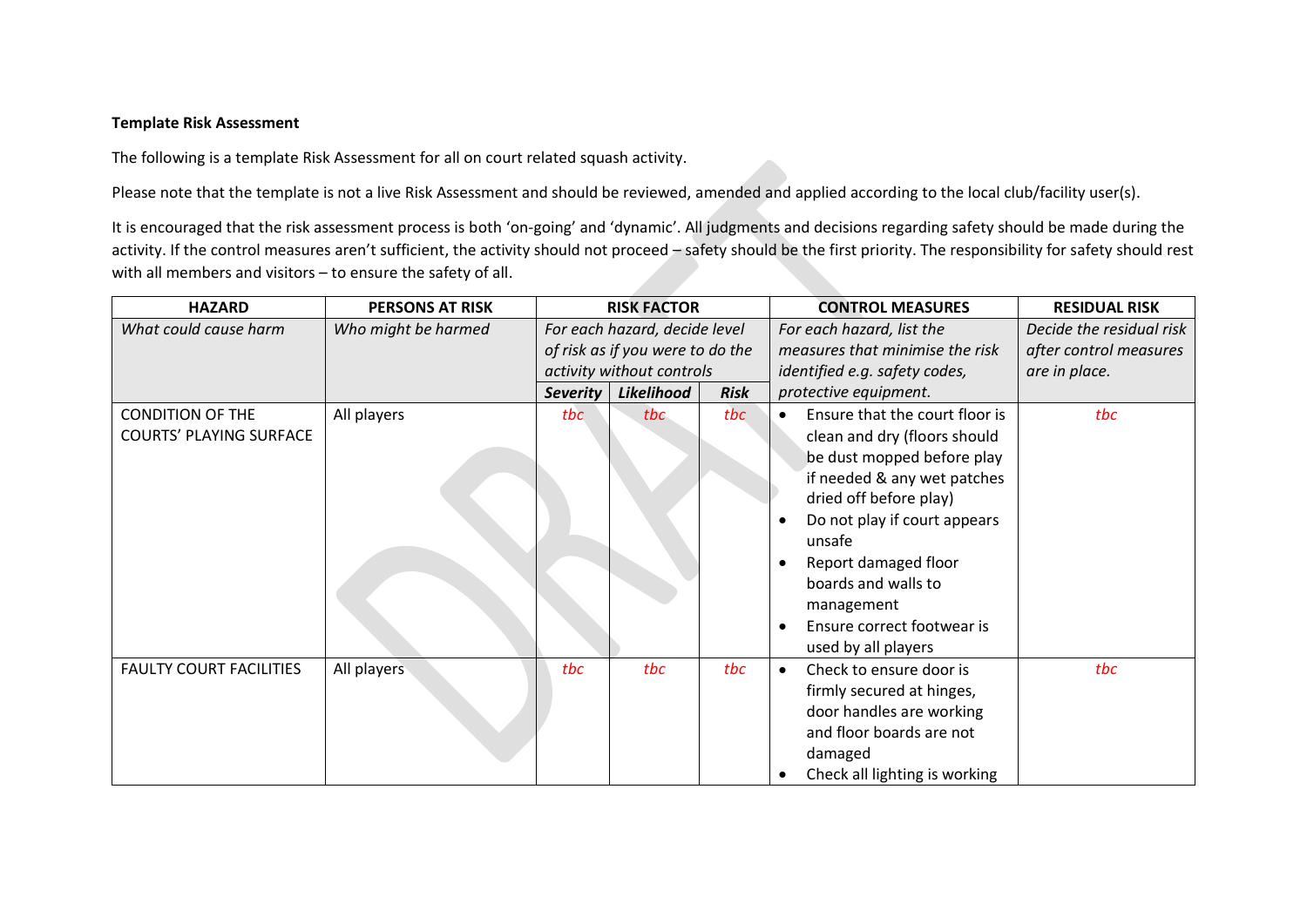|                                                                      |             |     |     |     | Ensure door closes flush to<br>$\bullet$<br>back wall<br>Do not open door from<br>outside whilst play is in<br>progress - knock and wait<br>for players to open door<br>Report any faults/defect to<br>management                                                                                                                                                                                                                                                   |
|----------------------------------------------------------------------|-------------|-----|-----|-----|---------------------------------------------------------------------------------------------------------------------------------------------------------------------------------------------------------------------------------------------------------------------------------------------------------------------------------------------------------------------------------------------------------------------------------------------------------------------|
| COLLISION INJURIES, SLIP,<br>TRIP AND FALLS                          | All players | tbc | tbc | tbc | tbc<br>Check to ensure the floor is<br>$\bullet$<br>not slippery and is dust free<br>Ensure corridors and<br>$\bullet$<br>balconies are clutter free<br>before start of use<br>Ensure laces remain secure<br>$\bullet$<br>Ensure unused equipment is<br>٠<br>not in the area of play<br>Ensure appropriate squash<br>shoes or trainers are worn                                                                                                                     |
| <b>IMPACT WITH BALLS,</b><br>RACKETS, WALLS, OTHER<br><b>PLAYERS</b> | All players | tbc | tbc | tbc | tbc<br>Safe play on the court $-$ do<br>$\bullet$<br>not play a shot if risk of<br>injury to opponent(s) with<br>ball or racket<br>Lets and strokes are in the<br>$\bullet$<br>rules of the game to prevent<br>likelihood of impact. All<br>players must call if likelihood<br>of impact is imminent<br>Protective goggles must be<br>$\bullet$<br>worn by players under 19.<br>They are mandatory for<br>doubles competitions and<br>are advisory for all players. |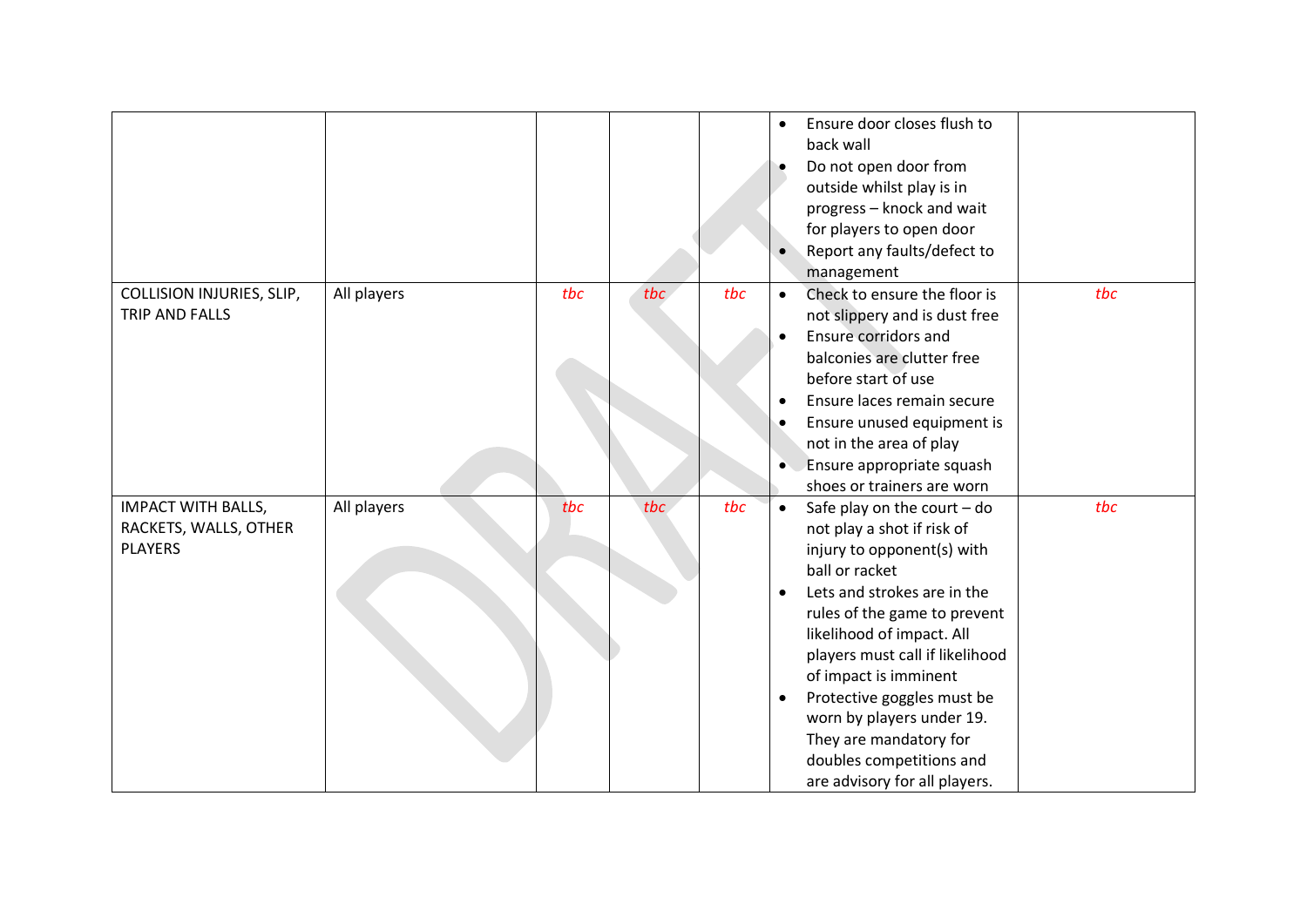| PEOPLE OR OBJECTS             | All players and visitors | tbc | tbc | tbc | $\bullet$ | Be aware of objects on                 | tbc |
|-------------------------------|--------------------------|-----|-----|-----|-----------|----------------------------------------|-----|
| <b>FALLING FROM OBSERVING</b> |                          |     |     |     |           | balcony and stop play if               |     |
| <b>BALCONY</b>                |                          |     |     |     |           | hazard is noticed until it is          |     |
|                               |                          |     |     |     |           | removed                                |     |
|                               |                          |     |     |     | $\bullet$ | No one is to sit on walls on           |     |
|                               |                          |     |     |     |           | balcony - benches can be               |     |
|                               |                          |     |     |     |           | moved into place and                   |     |
|                               |                          |     |     |     |           | returned to enable shorter             |     |
|                               |                          |     |     |     |           | observers to see the court             |     |
|                               |                          |     |     |     | $\bullet$ | No juniors allowed on                  |     |
|                               |                          |     |     |     |           | balcony unless supervised by           |     |
|                               |                          |     |     |     |           | an adult                               |     |
| <b>DEHYDRATION AND</b>        | All players              | tbc | tbc | tbc | $\bullet$ | Ensure water available for all         | tbc |
| <b>FAINTING</b>               |                          |     |     |     |           | players                                |     |
|                               |                          |     |     |     | $\bullet$ | All juniors reminded about             |     |
|                               |                          |     |     |     |           | importance of keeping                  |     |
|                               |                          |     |     |     |           | hydrated                               |     |
|                               |                          |     |     |     | $\bullet$ | Allow time within sessions             |     |
|                               |                          |     |     |     |           | for water breaks                       |     |
|                               |                          |     |     |     | $\bullet$ | Players encouraged to bring            |     |
|                               |                          |     |     |     |           | own water bottle to prevent            |     |
|                               |                          |     |     |     |           | plastic waste                          |     |
| SAFEGUARDING OF               | Juniors                  | tbc | tbc | tbc | $\bullet$ | Club/facility to adhere to             | tbc |
| <b>JUNIORS</b>                |                          |     |     |     |           | Scottish Squash's Child                |     |
|                               |                          |     |     |     |           | <b>Welfare &amp; Protection Policy</b> |     |
|                               |                          |     |     |     | $\bullet$ | Players, parents and coaches           |     |
|                               |                          |     |     |     |           | issued codes of conduct for            |     |
|                               |                          |     |     |     |           | unsafe play                            |     |
|                               |                          |     |     |     | $\bullet$ | Parent consent and medical             |     |
|                               |                          |     |     |     |           | information is reviewed                |     |
|                               |                          |     |     |     |           | annually                               |     |